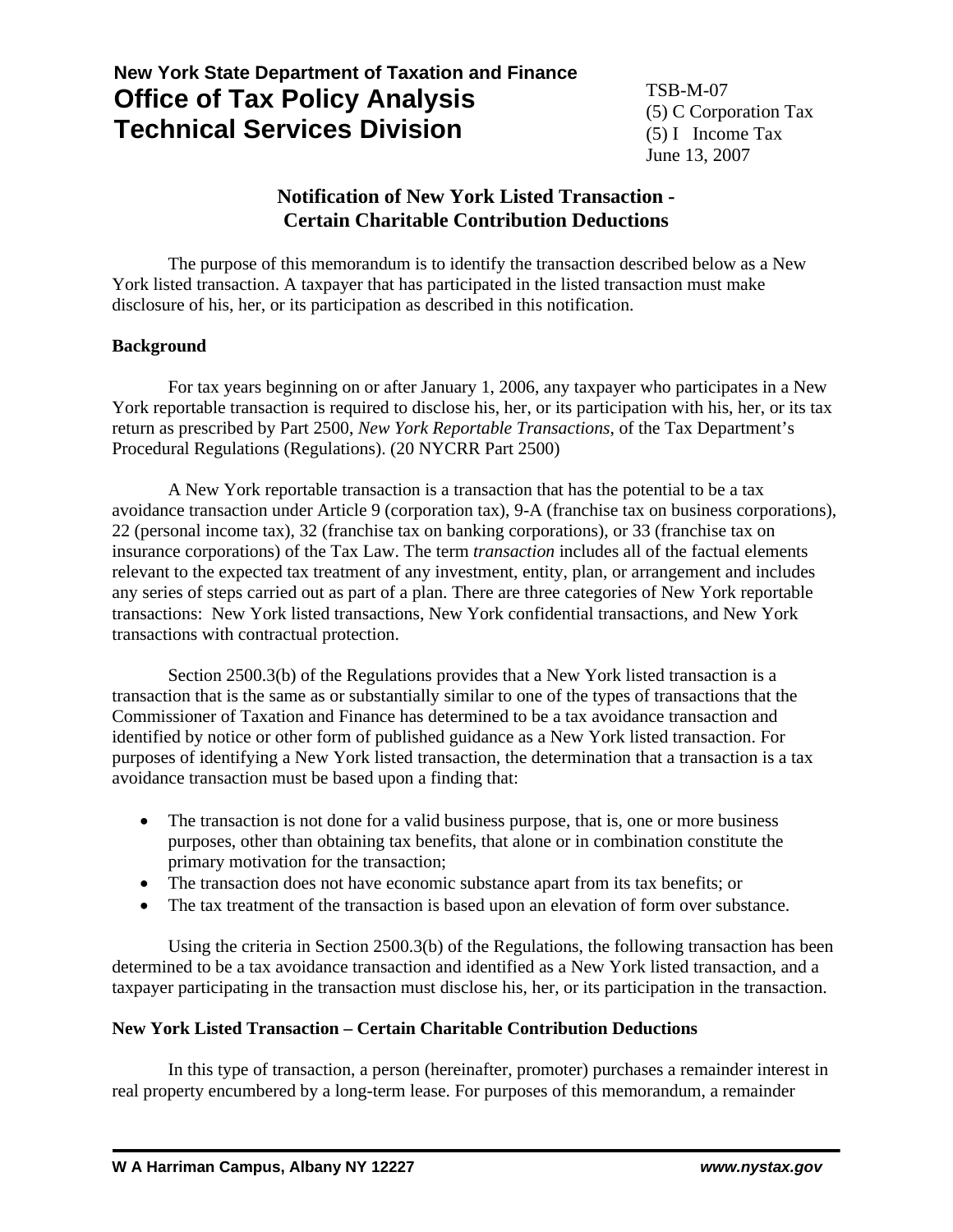TSB-M-07 (5) C Corporation Tax (5) I Income Tax June 13, 2007

interest is a future possessory interest in real estate that matures after the passage of a certain amount of time or upon the happening of a certain event. The promoter then forms a limited liability company (LLC) or advises interested participants to form an LLC. The newly formed LLC will be treated as a partnership for federal income tax purposes and, therefore, will also be treated as a partnership for New York franchise and income tax purposes. The newly formed LLC's members (hereinafter, partners) make capital contributions to the LLC in the form of cash in exchange for their membership interests.

The promoter then sells the remainder interest in the real property to the LLC for the amount the promoter paid for the remainder interest. After holding the remainder interest for one year, the LLC contributes the remainder interest to an exempt organization (for example, an educational institution such as a university). By holding the remainder interest for more than one year, the LLC meets the requirements under the Internal Revenue Code (IRC) to compute the charitable contribution deduction based on the fair market value of the remainder interest. At the time of the donation, the LLC has the property appraised. The appraiser values the property by using an income approach that takes into consideration the amount of lease payments remaining over the period of time remaining on the long-term lease. The present value of the remaining lease payments is computed using the valuation rates under IRC section 7520. This approach results in an appraisal value of the remainder interest that is substantially higher than the amount the promoter paid for the remainder interest or the amount the promoter sold the remainder interest to the LLC.

The LLC generally does not have any business activity other than making the charitable contribution. The capital contributions to the LLC generally equal the sum of the amount paid by the LLC for the remainder interest, the charge for the appraisal by a certified property appraiser, and any filing fees that might be due.

After the charitable contribution is made, the LLC dissolves and files a final partnership return. The LLC's partnership return shows the noncash charitable contribution, the expenses related to the appraisal and other fees. The LLC issues a federal Schedule K-1 to each partner showing the partner's distributive share of the charitable contribution and expenses. Each partner then claims his, her, or its distributive share of the charitable contribution and expenses in computing his or her New York taxable income or, in the case of a corporation, its entire net income or alternative entire net income. The charitable contribution deduction distributed to each partner is typically much greater than the partner's original capital contribution to the LLC.

Variations on this transaction may also occur. The transaction could be effectuated by any pass-through entity. One variation involves the acquisition of a remainder interest associated with specific real property by a special-purpose, single-beneficiary Delaware Business Trust (DBT). The single beneficiary sells its interest in the DBT to an entity such as an LLC that is formed by or for interested participants in the shelter. Thereafter, the LLC contributes its interest in the DBT to a charitable organization.

The Commissioner has determined this transaction to be a tax avoidance transaction and intends to challenge any purported tax benefits from such a transaction, or a substantially similar transaction, on the following grounds: (1) the method of appraisal is inappropriate and results in an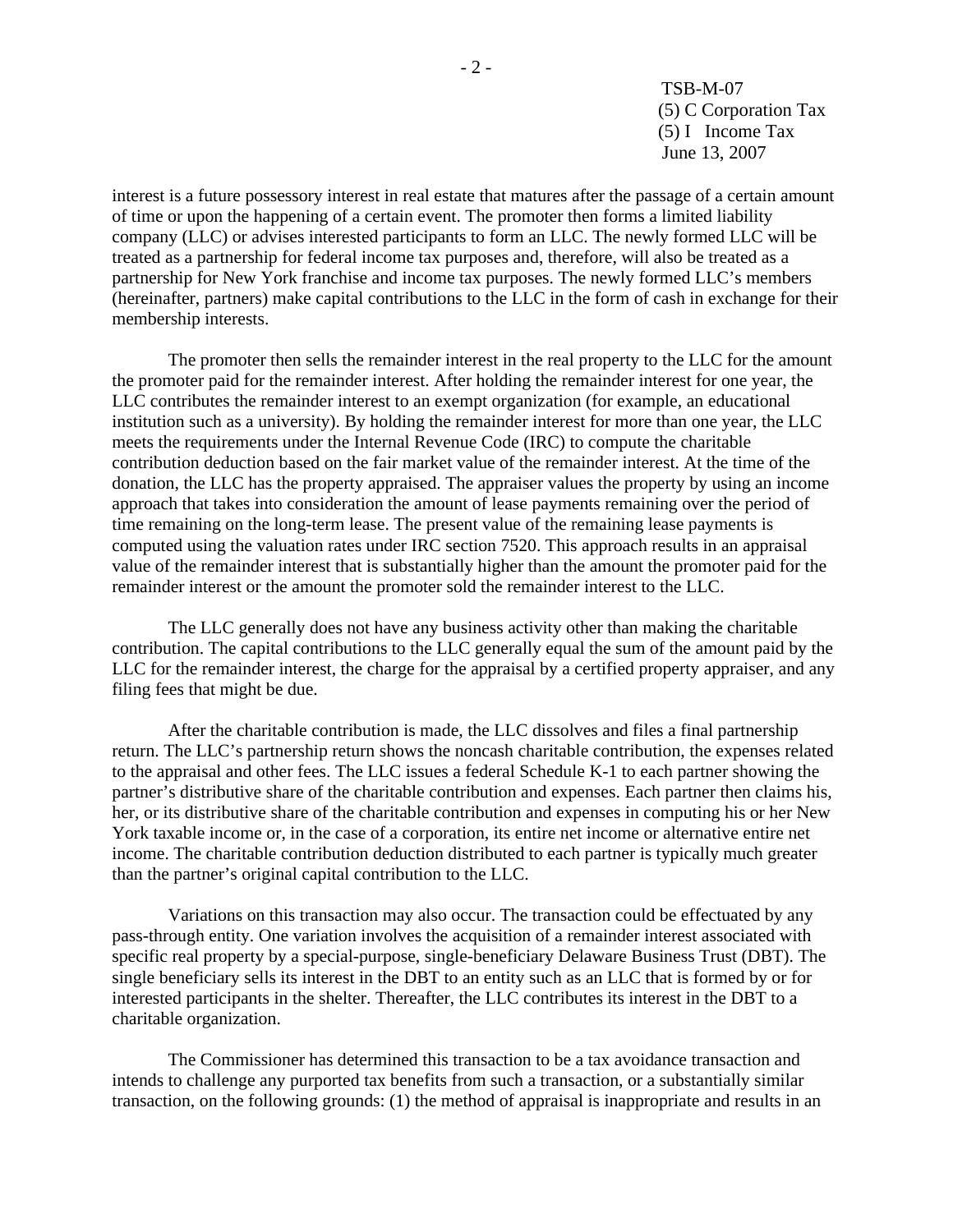TSB-M-07 (5) C Corporation Tax (5) I Income Tax June 13, 2007

inflated fair market value of the donated property; (2) the transaction was not done for a valid business purpose; (3) the transaction does not have economic substance other than for obtaining tax benefits; and (4) the tax treatment of the transaction is based upon an elevation of form over substance.

For purposes of Part 2500 of the Regulations, transactions that are the same as, or substantially similar to, the transaction described in this TSB-M are identified as New York listed transactions on the date this TSB-M was issued. For this purpose, any acquisition of an interest in a pass-through entity (such as an LLC, partnership, trust, or S corporation) with the expectation of receiving a charitable contribution deduction equal to three or more times the capital contribution or purchase price of the interest in the entity is deemed to be a substantially similar transaction.

A taxpayer described in Section 2500.4 who is required to file a return or report under Article 9, 9-A, 22, 32, or 33 of the Tax Law has participated in the listed transaction if (1) the taxpayer's tax return reflects the tax consequences or the tax strategy (or a tax benefit derived from such tax consequences or a tax strategy) described in this TSB-M or (2) the taxpayer knows or has reason to know that the taxpayer's tax benefits are derived directly or indirectly from the tax consequences or tax strategy described in this TSB-M.

#### **How to report**

A taxpayer who has participated in a listed transaction as described in this TSB-M for a taxable year beginning on or after January 1, 2006, must report the listed transaction using Form DTF-686, *Tax Shelter Reportable Transactions Attachment to New York State Tax Return*, and Form DTF-686-ATT, *New York Reportable Transaction Disclosure Statement and Request for a Determination*. These forms must be included with the taxpayer's tax return when filed. See Form DTF-686-I, *Instructions for Form DTF-686*, and Form DTF-686-ATT-I, *Instructions for Form DTF-686-ATT,* for more information.

If this transaction was identified as a New York listed transaction after a taxpayer has filed a tax return that reflected the transaction but before the end of the period of the statute of limitations for the Department to issue an assessment pursuant to Sections 683 and 1083 of the Tax Law, the taxpayer must disclose the New York listed transaction with the next tax return filed after the date the transaction is listed regardless of whether the taxpayer participated in the transaction in that tax year.

#### **Extended statutes of limitation**

If a taxpayer is required to disclose the New York listed transaction and fails to do so within the time and manner prescribed under Section 25 of the Tax Law and Section 2500.5 of the Regulations, then the statute of limitations to assess any tax with respect to the New York listed transaction does not expire until one year after the date the taxpayer files Form DTF-686-ATT and discloses any required information with the Tax Department.

In addition, tax may be assessed at any time within six years after the return was filed if a deficiency is attributable to an abusive tax avoidance transaction. An *abusive tax avoidance*